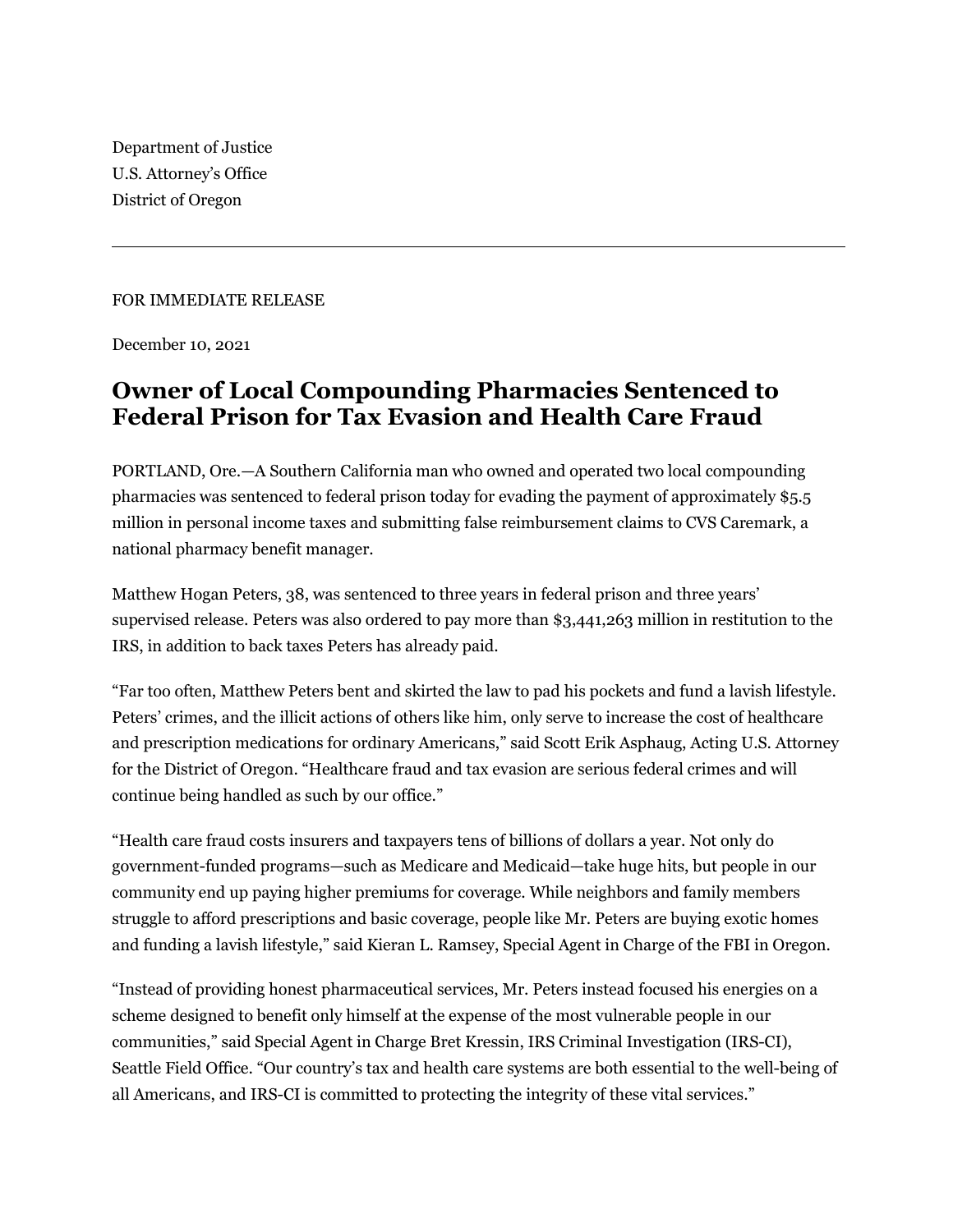According to court documents, the U.S. Department of Health and Human Services' Office of Inspector General, the Oregon Department of Justice's Medicaid Fraud Unit, and other agencies pursued a multi-year investigation into alleged illegal kickback arrangements at compounding pharmacies owned by Peters and members of his family in several states. Two such pharmacies, Professional Center Pharmacy and Professional Center 205 Pharmacy, were located in Southeast Portland.

The investigation ultimately revealed that Peters had devised various indirect means of incentivizing healthcare providers to write prescriptions for compounded drugs—custom-mixed medications that generate outsized reimbursements from Medicare, Medicaid, and other healthcare-benefit programs—and to direct those prescriptions to his pharmacies for dispensing. These arrangements proved enormously profitable for Peters' pharmacies.

Peters's healthcare fraud conviction stemmed from his requests for reimbursements from CVS Caremark, a major pharmacy benefits manger based in Arizona. Peters sought reimbursements of approximately \$3.4 million for medication his pharmacies had purportedly dispensed. In mid-2015, CVS Caremark audited Peters's reimbursement claims and identified nearly a quarter-million dollars in potentially unwarranted reimbursements. Dozens of the discrepant claims lacked records proving customers' receipt of medications.

In October 2015, seeking to resolve these discrepancies and avoid possible suspension from CVS Caremark's network, Peters submitted to CVS Caremark 41 forged patient attestations, purportedly confirming individual patients' receipt of prescriptions. CVS Caremark auditors saw that the patient attestations all bore the same unique digital code and, after further investigation, suspended Peters' pharmacies from their network. A subsequent federal investigation confirmed that Peters had used Docu-Sign, an electronic signature application, from his personal computer to sign the attestations.

Peters greatly expanded his criminal liability by attempting to hide his pharmacy profits from the IRS. The IRS's financial investigation into Peters revealed that he had generated nearly \$14 million in gross income between 2014 and 2017. Peters developed several schemes to try and conceal his income and fraudulently decrease his federal income tax liability. Most of these schemes involved spending pharmacy profits on personal expenses and telling his accountant (and the IRS) that they were legitimate business expenses.

Peters's purported business expenses included \$3.3 million for property and construction in Belize; more than \$5 million for personal residences in Laguna Beach and San Carlos, California and Incline Village, Nevada; and millions in cash transfers to straw entities and trust accounts in the names of others for Peters' personal use. All told, between 2014 and 2017, Peters underreported his income tax liability by more than \$5.4 million.